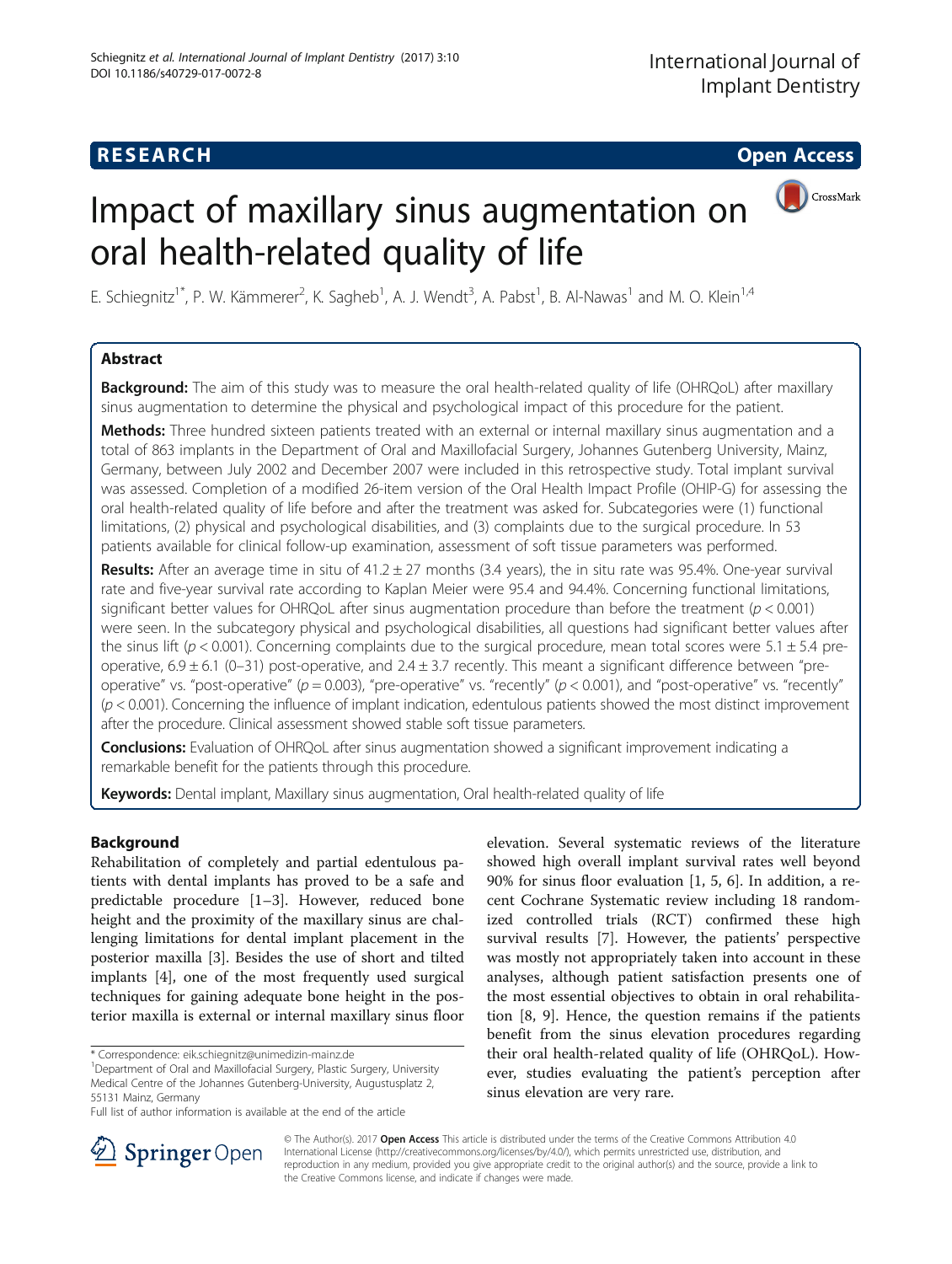OHRQoL is a complex patient-centered concept that observes the impact of oral states of health on the wellbeing of individuals and society and assesses the effects of dental interventions [\[10](#page-7-0), [11\]](#page-7-0). Different items like age, alcohol or tobacco habits, dental diseases, dentition, tooth loss, and condition of prosthesis affect OHRQoL [[10, 12\]](#page-7-0). In addition, sociodemographic, financial, cultural, educational, psychological, and dietary factors have to be considered [[13\]](#page-7-0). These patient-oriented outcomes can be examined using several different tools, including the Oral Health Impact Profile (OHIP), which is the most widely applied measure [[14](#page-7-0)–[16\]](#page-7-0). The OHIP represents a self-reported questionnaire on OHRQoL consisting of 49 questions under seven subscales [\[17](#page-7-0)]. The OHIP was translated to several different languages like German, Spanish, and Chinese, and shortened versions like OHIP-14 were introduced to reduce the response time [\[18](#page-7-0)–[20\]](#page-7-0). The validity, sensitivity, and specificity of OHIP as a measuring instrument were validated in a huge variety of settings [\[21](#page-7-0)–[23](#page-7-0)].

In conclusion, little information is available about patient's perception of sinus augmentation procedures. The aim of the present study was to assess whether sinus augmentation procedures together with implant placement and prosthetic rehabilitation improve quality of life in dental patients using a modified German OHIP and to examine the survival rates after this procedure.

# **Methods**

### Study design and subjects

This retrospective study addresses the oral healthrelated quality of life after maxillary sinus augmentation. Therefore, all patients that received an implantation after maxillary sinus augmentation in the Department of Oral and Maxillofacial Surgery of the University Medical Centre Mainz, Germany, between July 2002 and December 2007 were included in this study. There were no specific exclusion criteria. In this time period, 863 implants in 316 patients after sinus augmentation were inserted. One hundred forty-two of these patients (44.9%) were men and 174 (55.1%) women. Mean age of men was 57.4 years and mean age of women 55.2 years. Fiftythree patients (33 women and 8 men), with 157 dental implants remaining in situ, attended a clinical follow-up examination (Fig. 1). For these patients, plaque index, gingival index, probing depth, and width of keratinized mucosa were evaluated. The retrospective data analysis was conducted in accordance with the Helsinki Declaration of 1975, as revised in 2008, and all patients signed an informed consent. After consulting the local ethic committee, the decision was that due to the retrospective character of this study with no additional data acquisition, no ethical approval was needed according to the hospital laws of the appropriate state (Landeskrankenhausgesetz Rhineland Palatinate, Germany).

#### Measurement of OHRQoL

For evaluation of OHRQoL after sinus lift procedures, a modified version of the OHIP-G was applied [\[24](#page-7-0)]. This modification was performed to adapt the questionnaire to the specific objective of our study, as we wanted to evaluate the oral health-related quality of life after sinus lift procedures. Therefore, for this treatment, specific questions like "Have you had a maxillary sinusitis" were added to the questionnaire. After providing informed consent, patients completed a questionnaire, consisting of the three subcategories (1) functional limitations, (2) physical and psychological disabilities, and (3) complaints due to the surgical procedure. The implemented questions are shown in Tables [1, 2,](#page-2-0) and [3.](#page-3-0) Responses were made on an ordinal 4-point adjectival scale (0=never, 1=occasionally, 2=fairly often, and 3=very often). OHRQoL is described by summary scores of the asked items. Higher scores imply a stronger negative influence on OHRQoL; in contrast, lower scores indicate better OHRQoL. The valuation periods were divided

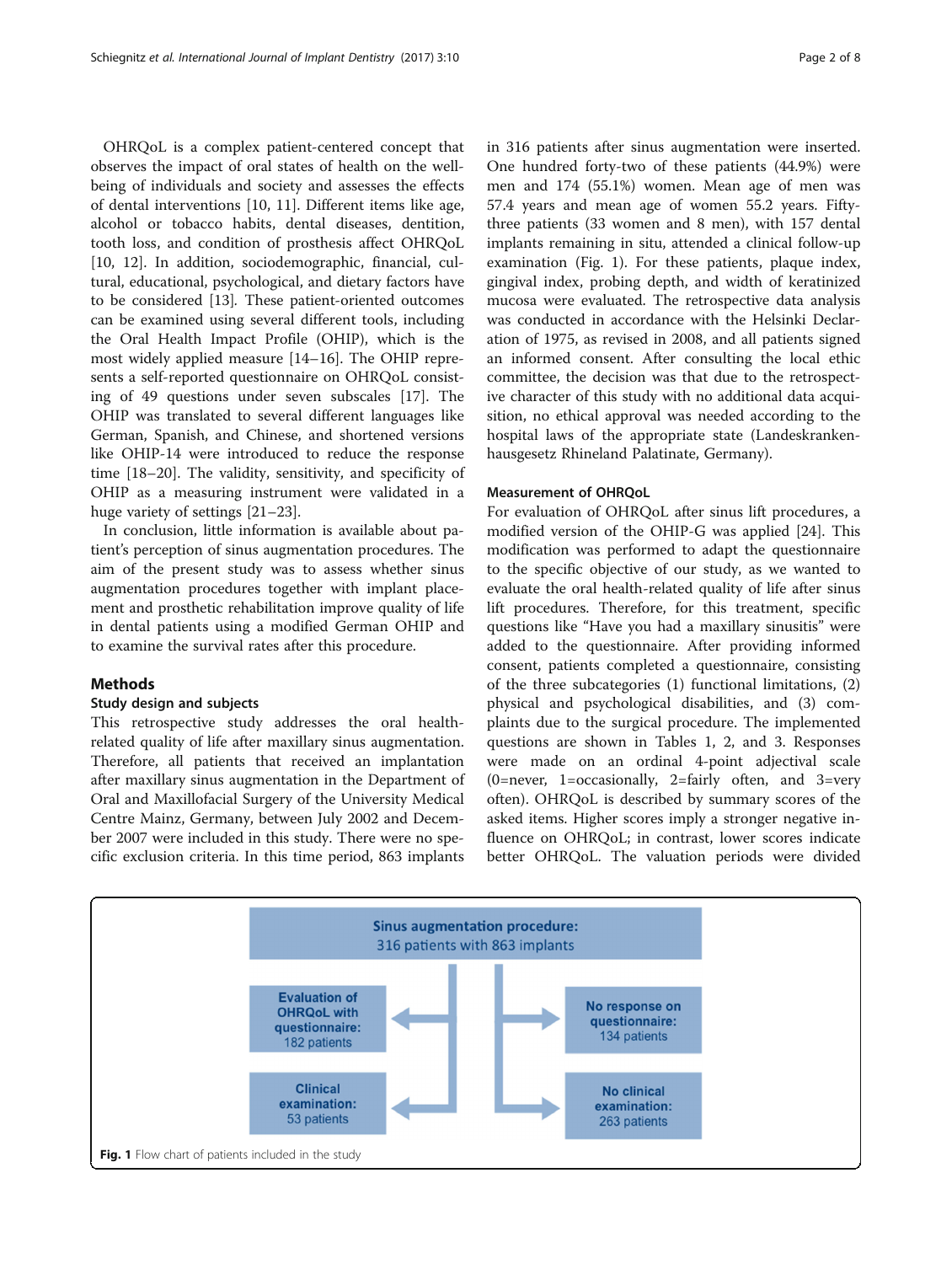| Item                                                 | Mean $\pm$ SD before sinus lift | Mean $\pm$ SD after sinus lift | p value |  |  |
|------------------------------------------------------|---------------------------------|--------------------------------|---------|--|--|
| Have you had difficulty chewing any foods?           | $1.6 + 1.2$                     | $0.4 + 0.7$                    | < 0.001 |  |  |
| Have you had to avoid eating some foods?             | $1.1 \pm 1.2$                   | $0.3 \pm 0.7$                  | < 0.001 |  |  |
| Have you felt that your sense of taste was impaired? | $0.4 \pm 0.8$                   | $0.1 + 0.5$                    | < 0.001 |  |  |
| Have you had trouble pronouncing any words?          | $0.6 \pm 0.9$                   | $0.2 \pm 0.6$                  | < 0.001 |  |  |
| Have you been unable to brush your teeth properly?   | $0.6 \pm 0.8$                   | $0.3 \pm 0.6$                  | < 0.001 |  |  |
| Have you felt that your breath has been stale?       | $0.7 + 1.0$                     | $0.4 + 0.6$                    | < 0.001 |  |  |

<span id="page-2-0"></span>**Table 1** Mean value and standard deviation for the subcategory functional limitations

into "pre-operative" and "recently" for subcategories (1) and (2). For subcategory (3), valuation periods were classified into "pre-operative," "post-operative," and "recently."

## **Statistics**

The Kaplan–Meier survival function was applied for the description of survival rates. To examine the statistical difference between survival rates, a log-rank test was used. Implant-related data were calculated. For statistical comparison of the paired questions and the total scores, a Wilcoxon test was applied. The intention of this study was descriptive, exploratory without a primary hypothesis. Consequently, we show descriptive  $p$  values of tests and no adjustment to multiple testing was done. The analyses were conducted using SPSS version 20.0 (IBM, USA).

### Results

#### Survival analysis

After an average time in situ of  $41.2 \pm 27$  months (3.4 years; range 0–96 months), 40 of the 863 implants were lost. These results indicated an in situ rate of 95.4%. One-year and five-year survival rate according to Kaplan–Meier were 95.4 and 94.4%. In patients receiving an external sinus lift an in situ rate of 95.1% and in patients with an internal sinus lift an in situ rate of 96.4% after the mean follow-up of 3.4 years was achieved. These results indicated a higher survival rate

for the internal sinus lift procedure, but this difference was not statistically significant ( $p = 0.614$ , Fig. [2\)](#page-3-0). The in situ rates were 100% for implants with a length <10 mm, 95.3% for implants with a length 10–13 mm, and 93.9% for implants with a length >13 mm. These differences were not statistically significant ( $p = 0.657$ ). Implant survival for implant diameter <3.6 mm were 100%, for implant diameter 3.6–4.5 mm 96.0%, and for implant diameter >4.5 mm 92.2%, indicating a not statistically significant difference ( $p = 0.123$ ). For patients that were available for clinical follow-up examination, the plaque index showed that 86.6% of implants had a satisfactory degree of oral hygiene (grades 0 and 1). Concerning the gingival index, 76.4% of the implants showed a gingival index grade 0, 19.7% a gingival index grade 1, and 3.8% a gingival index grade 3. A probing depth of less than 3.5 mm at all four measured sites around each implant was determined for 82.8% of the implants. The width of keratinized mucosa was <1 mm in 38.9% of the implants, between 1 and 2 mm in 37.6% of the implants, and >2 mm in 11.4% of the implants. No keratinized mucosa was found in 12.1% of the cases.

# Pre- and post-treatment assessment of oral health-related quality of life

In 182 patients, pre- and post-treatment oral health-related quality of life after sinus augmentation procedure using a standardized questionnaire was evaluated. Subcategories

**Table 2** Mean value and standard deviation for the subcategory physical and psychological disabilities

| Item                                                                           | Mean $\pm$ SD before sinus lift | Mean $\pm$ SD after sinus lift | p value |
|--------------------------------------------------------------------------------|---------------------------------|--------------------------------|---------|
| Have you felt tense because of problems with your<br>teeth, mouth or dentures? | $1.8 \pm 1.1$                   | $0.8 \pm 1.0$                  | < 0.001 |
| Have you felt bad because the appearance of your<br>teeth has been affected?   | $1.2 + 1.2$                     | $0.4 + 0.7$                    | < 0.001 |
| Have you avoided eating with other people?                                     | $0.4 \pm 0.8$                   | $0.1 \pm 0.3$                  | < 0.001 |
| Have you been a bit irritable with other people?                               | $0.3 \pm 0.7$                   | $0.1 + 0.4$                    | < 0.001 |
| Have you avoided going out?                                                    | $0.3 \pm 0.7$                   | $0.0 + 0.2$                    | < 0.001 |
| Have you had problems managing your daily routine?                             | $0.4 \pm 0.8$                   | $0.1 + 0.4$                    | < 0.001 |
| Have you been unable to work to your full capacity?                            | $0.4 \pm 0.8$                   | $0.1 \pm 0.4$                  | < 0.001 |
| Have you had difficulties to relax?                                            | $0.7 + 1.1$                     | $0.3 + 0.6$                    | < 0.001 |
| Have you felt that your general health has worsened?                           | $0.6 + 1.0$                     | $0.2 + 0.6$                    | < 0.001 |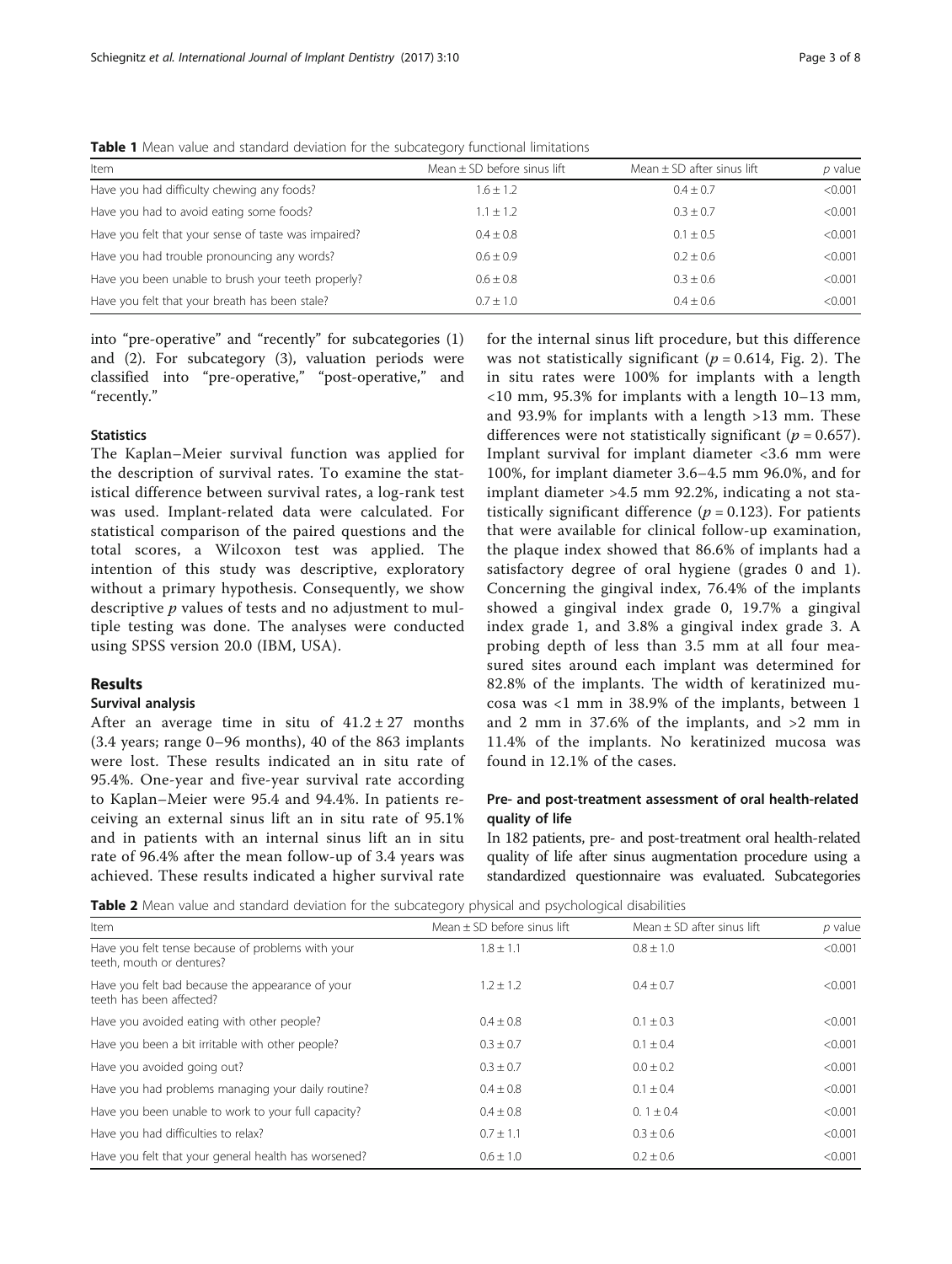<span id="page-3-0"></span>

| Table 3 Mean value and standard deviation for the subcategory complaints due to the surgical procedure |  |
|--------------------------------------------------------------------------------------------------------|--|
|--------------------------------------------------------------------------------------------------------|--|

| Item                                                  | Mean $\pm$ SD pre-operative | Mean $\pm$ SD post-operative | Mean $\pm$ SD in the last time |
|-------------------------------------------------------|-----------------------------|------------------------------|--------------------------------|
| Have you felt pain in your mouth?                     | $0.9 \pm 1.1$               | $1.2 \pm 1.0$                | $0.3 \pm 0.6$                  |
| Have you had difficulties with your mouth<br>opening? | $0.2 \pm 0.6$               | $0.5 \pm 0.9$                | $0.1 \pm 1.0$                  |
| Have you had painful gums?                            | $0.9 \pm 1.0$               | $1.0 \pm 1.1$                | $0.5 \pm 0.8$                  |
| Have you had a sore or infected jaw?                  | $0.7 \pm 0.9$               | $0.7 \pm 0.9$                | $0.3 \pm 0.7$                  |
| Have you had headaches?                               | $0.5 \pm 0.9$               | $0.5 \pm 0.8$                | $0.4 \pm 0.7$                  |
| Have you had ostealgia?                               | $0.3 \pm 0.7$               | $0.6 \pm 1.1$                | $0.2 \pm 0.5$                  |
| Have you had pain in your maxillary sinus?            | $0.4 \pm 1.0$               | $0.5 \pm 0.8$                | $0.1 \pm 0.5$                  |
| Have you had a maxillary sinusitis?                   | $0.3 \pm 0.7$               | $0.3 \pm 0.6$                | $0.2 \pm 0.5$                  |
| Have you had swellings in your mouth?                 | $0.4 \pm 0.7$               | $0.9 \pm 0.9$                | $0.2 \pm 0.5$                  |
| Have you had numbness in your mouth?                  | $0.2 \pm 0.5$               | $0.5 \pm 0.9$                | $0.2 \pm 0.6$                  |
| Have you had poor taste in your mouth?                | $0.6 \pm 0.8$               | $0.5 \pm 0.8$                | $0.2 \pm 0.5$                  |

for this evaluation were (1) functional limitations, (2) physical and psychological disabilities, and (3) complaints due to the surgical procedure.

Concerning functional limitations, all posed questions showed significant better values for OHRQoL after sinus augmentation procedure than before the treatment  $(p < 0.001$ ; Table [1\)](#page-2-0). The total score is calculated from the sum of the respective questions with high values indicating worse OHRQoL. The maximum total score achievable in the subcategory functional limitations was 18. Median total scores in the category functional limitations were  $4.64 \pm 4.3$  (range 0–17) before and  $1.65 \pm 2.4$  (0-13) after the treatment, indicating a significant difference ( $n = 169$ ;  $p < 0.001$ ).

In the subcategory physical and psychological disabilities, all questions had significant better values after the sinus lift ( $p < 0.001$ ; Table [2](#page-2-0)). The total score achievable in this category was 27. Mean total scores were  $5.79 \pm$ 6.4 (range 0–27) before and  $1.94 \pm 3.2$  (range 0–21) after the sinus augmentation procedure, indicating a significant difference (*n* = 164; *p* < 0.001).

In the subcategory complaints due to the surgical procedure, the patients were asked to answer the items regarding the periods "pre-operative," "post-operative," and "recently." Six of the 11 items (items 1, 2, 6, 8, 9, and 10) were significant worse "post-operative" compared to "pre-operative"  $(n = 126; p \le 0.03;$  Table 3; Fig. [3\)](#page-4-0). However, comparing the periods "pre-operative"

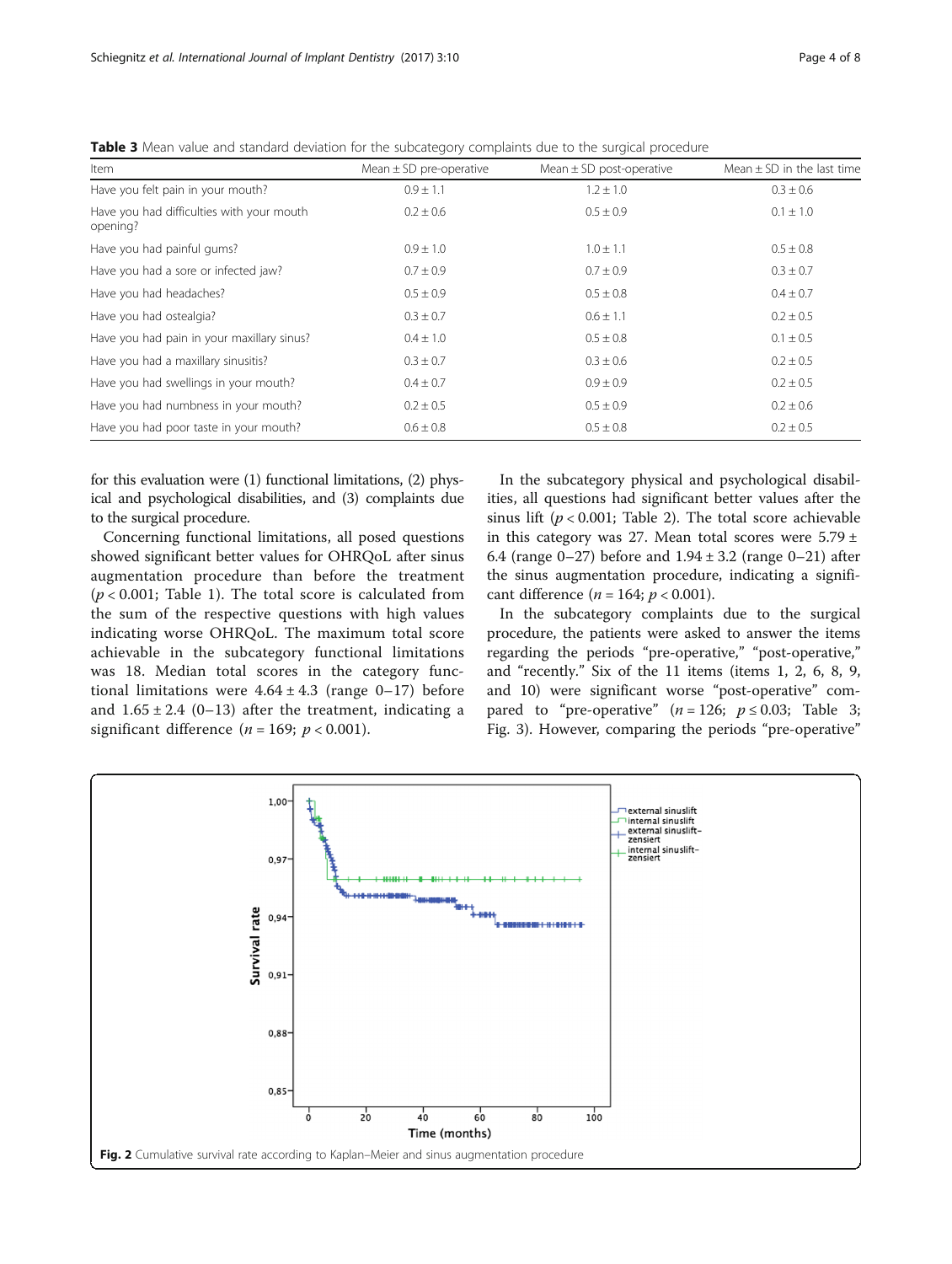<span id="page-4-0"></span>

and "recently," items 1, 3, 4, 6, 7, 8, 9, and 11 showed a significant improvement ( $n = 126$ ;  $p \le 0.002$ ). Comparison of the periods "post-operative" and "recently," all items were significant better in the period recently  $(n = 126; p < 0.001)$ . Mean total scores were  $5.1 \pm 5.4$ (range  $0-26$ ) pre-operative,  $6.9 \pm 6.1$   $(0-31)$  postoperative, and  $2.4 \pm 3.7$  (range 0–27) recently. This meant a significant difference between "pre-operative" vs. "post-operative"  $(n = 126; p = 0.003)$ , "pre-operative" vs. "recently"  $(n = 126; p < 0.001)$ , and "post-operative" vs. "recently" ( $n = 126$ ;  $p < 0.001$ ).

Impact of implant indication on oral health-related quality of life

In edentulous patients, median total scores in the category functional limitations were  $8.4 \pm 4.1$  before and  $2.7 \pm 2.4$  after the treatment, indicating a significant improvement  $(p < 0.001$ ; Fig. 4). In addition, patients with a distal extension situation  $(4.6 \pm 4.0 \text{ vs. } 1.7 \pm 2.7)$ ;  $p < 0.001$ ), an extended edentulous gap  $(3.9 \pm 3.8 \text{ vs.})$ 1.4 ± 1.9;  $p = 0.009$ ) and a single tooth gap (1.5 ± 2.2 vs.  $0.6 \pm 1.3$ ;  $p = 0.034$ ) showed significant lower mean total scores after the rehabilitation compared to before

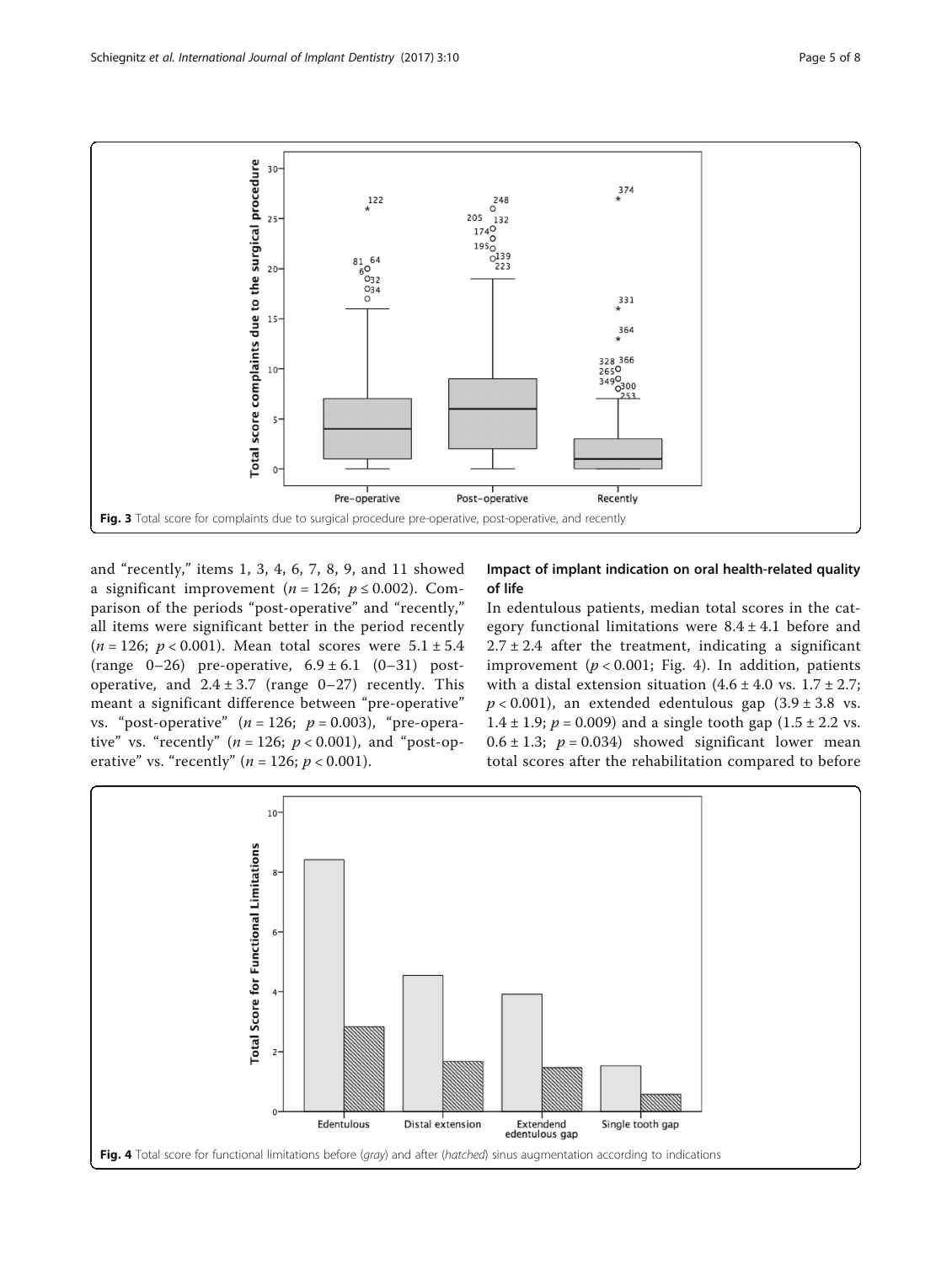the treatment. Concerning the category physical and psychological disabilities, mean total score of edentulous patients showed the most distinct improvement after the procedure  $(11.1 \pm 8.2 \text{ vs. } 3.7 \pm 4.5; p < 0.001;$ Fig. 5). For patients with a distal extension situation  $(5.5 \pm 5.8 \text{ vs. } 1.8 \pm 3.3; p < 0.001)$ , with an extended edentulous gap  $(4.4 \pm 4.9 \text{ vs. } 1.4 \pm 1.7; p = 0.007)$  and with a single tooth gap  $(3.0 \pm 3.0 \text{ vs. } 1.0 \pm 1.2; p = 0.005)$ , total score were significantly lower after the sinus lift.

# **Discussion**

The clinical and radiological outcomes of sinus augmentation procedures have been published in several studies [[1, 3](#page-6-0), [6, 7](#page-7-0)]. However, little data on the physical and psychological impact of this procedure on the patient is available yet. The present study evaluated pre-operative and post-treatment OHRQoL self-assessment scores of patients treated with dental implants after sinus augmentation procedures.

The one-year and five-year survival rates of the investigated implants were 95.4 and 94.4%. These results are in accordance with the recent literature. In a current meta-analysis, mean implant survival rates were 98.6 ± 2.6% for sinus augmentation procedures using bone substitute materials alone,  $88.6 \pm 4.1\%$  for sinus augmentation procedures using bone substitute materials mixed with autologous bone, and  $97.4 \pm 2.2\%$  for sinus augmentation procedures using autologous bone alone [\[1](#page-6-0)]. The mean follow-up of the investigated studies was  $39.7 \pm$ 34.6 months with a range from 4 to 170 months. Corbella et al. showed in a recent systematic review a survival rate from 95.4 to 100% after 3-year follow-up for internal sinus lift and a survival rate from 75.57 to 100% for external sinus lift [\[5\]](#page-7-0). Del-Fabbro et al. estimated a mean weighted cumulative implant survival at 1, 2, 3, and 5 years as 98.12, 97.40, 96.75, and 95.81% [[6\]](#page-7-0).

In the present study, OHRQoL after sinus augmentation was investigated using a modified version of the G-OHIP. The results showed significant better values for all three subcategories after the treatment, indicating a remarkable benefit for the patients. Concerning the influence of implant indication, edentulous patients showed the most distinct improvement after the procedure. So far, many studies have examined the quality of life in patients treated with dental implants [[25](#page-7-0)–[28\]](#page-7-0). However, to our best knowledge, studies investigating quality of life after sinus augmentation are very rare. Mardinger et al. examined the patient's perception of immediate post-operative recovery after sinus-floor augmentation [\[29\]](#page-7-0). In this prospective study, health-related quality of life questionnaire was given to 76 patients evaluating patient perception of recovery in the four areas pain, oral function, general activity, and other symptoms. The results showed that average and maximal pain peaked on post-operative day 1 and improved on post-operative days 4 and 5. Difficulty in mouth opening was greatest on postoperative day 1 and improved on post-operative day 3. Swelling peaked on post-operative day 2 and improved on post-operative day 5. The authors concluded that an average patient undergoing sinus augmentation procedure should expect recovery within 5 days. In a prospective cohort study, Reisine et al. examined quality of life changes among post-menopausal women getting dental implants with bone augmentation procedures using OHIP-14 questionnaire [[30](#page-7-0)]. The results

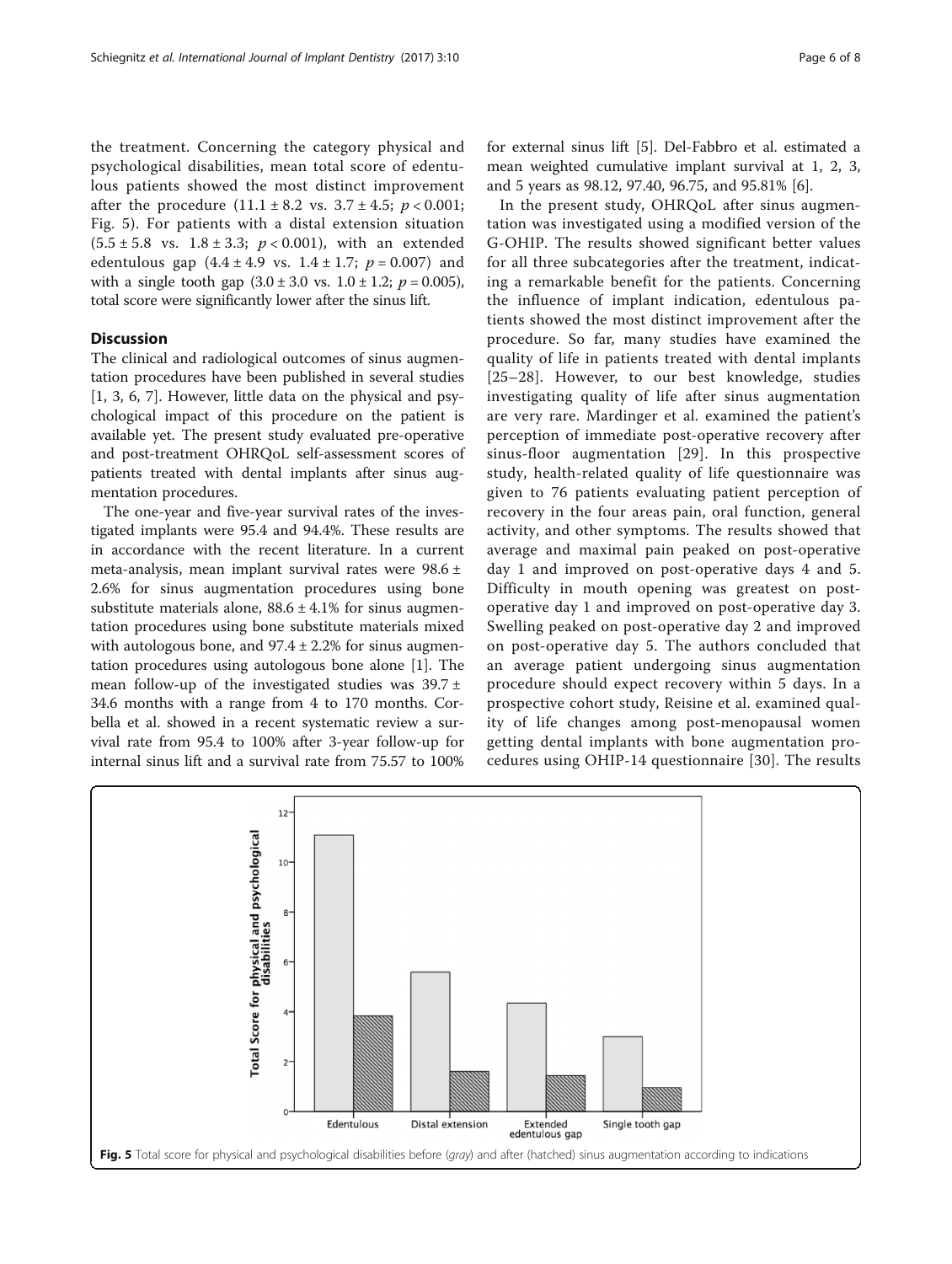<span id="page-6-0"></span>showed that patients' quality of life improved continuously from the pre-treatment to the 9-month assessment. Type of augmentation procedure had no significant influence on quality of life. Better et al. included 18 patients in a prospective clinical study to investigate patient's perception of immediate postoperative recovery after sinus augmentation, using a minimally invasive implant device [[31](#page-7-0)]. The minimally invasive implant device consisted of a self-tapping implant which contained an L-shaped internal channel allowing the introduction of liquids through the implant body and into the maxillary sinus. The results showed that patients' perceptions of post-operative symptoms in the tested areas pain, oral function, general activity, and other symptoms were mostly scored "not at all" or "very little" on post-operative day 1, indicating a minimum discomfort through this procedure for the patient. In a prospective non-randomized clinical trial, changes in OHRQoL and health-related quality of life (HRQoL) after bone graft harvesting for dental implants with respect to the donor site were examined [[32](#page-7-0)]. Therefore, autologous bone grafts were harvested in 23 patients either from an intra-oral or an extra-oral donor site, followed by implant placements. OHRQoL was analyzed using the OHIP-49, HRQoL was measured using the short-form 36. In the results, bone harvesting from an extra-oral donor site deteriorated HRQoL substantially more compared with intra-oral donor sites. OHRQoL impaired from baseline to first follow-up in both groups; however, changes were not statistically significant. The authors concluded that in clinical decision-making regarding donor site for bone graft harvesting, patients and clinicians should consider expected decrease in HRQoL if deciding to use extra-oral donor sites. Therefore, the authors recommended to prefer intra-oral donor sites whenever possible. In a recent study of Nickenig et al., OHIP-G 21 was evaluated in 8689 patients with various kinds of indications (free end gap, posterior single-tooth gap, anterior single-tooth gap, dental gap, and edentulous jaw) for dental implants [[33](#page-7-0)]. Comparable to our results, the results showed an improved OHRQoL for all indications after prosthetic reconstruction. The modification of our OHIP score complicates the comparability of the baseline results of the mentioned study with our results. However, also patients with edentulous jaws and patients with an anterior single-tooth gap benefited most significantly from the treatment.

In order to measure OHRQoL in the present study, a specific and shortened questionnaire based on the validated and reliable OHIP score was developed to consider representative impairments of maxillary sinus augmentation like sinusitis and to relieve the clinical

application. In a cross sectional study, Allen et McMillan proofed that a shortened OHIP-14 version showed a similar ability to assess OHRQoL compared to the detailed OHIP-49 version [[34](#page-7-0)]. However, there has been some concern that the short-form OHIP-14 may not detect improvements following clinical intervention due to floor effects [[35](#page-7-0)]. The OHIP was used as a measure because it showed high test-retest reliability and was validated in numerous cross-sectional population studies [\[36\]](#page-7-0).

## **Conclusions**

Within the limitations of this study, the results demonstrated a high long-term survival for sinus augmentation procedures and significant improvement of OHRQoL after this procedure. Therefore, sinus augmentation procedures are highly valuable treatment options in implant dentistry.

#### Authors' contributions

The data from this study is part of the dissertation work submitted to Johannes Gutenberg University, Mainz as part of doctoral thesis of AJW. ES, PWK, KS, AJW, AP, BAl-N, and MOK contributed to substantial contributions to the conception or design of the work or the acquisition, analysis, or interpretation of data for the work. ES, PWK, KS, AJW, AP, BAl-N, and MOK drafted the work or revising it critically for important intellectual content. ES, PWK, KS, AJW, AP, BAl-N, and MOK approved the final version of the manuscript to be published. ES, PWK, KS, AJW, AP, BAl-N, and MOK agreed to be accountable for all aspects of the work in ensuring that questions related to the accuracy or integrity of any part of the work are appropriately investigated and resolved. All authors read and approved the final manuscript.

#### Competing interests

The authors Eik Schiegnitz, Peer W. Kämmerer, Keyvan Sagheb, Annika J. Wendt, Andreas Pabst, Bilal Al-Nawas, and Marc O. Klein declare that they have no competing interests.

## Publisher's Note

Springer Nature remains neutral with regard to jurisdictional claims in published maps and institutional affiliations.

#### Author details

<sup>1</sup>Department of Oral and Maxillofacial Surgery, Plastic Surgery, University Medical Centre of the Johannes Gutenberg-University, Augustusplatz 2, 55131 Mainz, Germany. <sup>2</sup>Department of Oral and Maxillofacial Surgery, Plastic Surgery, University of Rostock, Rostock, Germany. <sup>3</sup>Department of Prosthodontics, University of Hamburg-Eppendorf, Hamburg, Germany. <sup>4</sup>Oral and Maxillofacial Surgery, Private Praxis, Düsseldorf, Germany.

#### Received: 20 November 2016 Accepted: 12 March 2017 Published online: 28 March 2017

#### References

- 1. Al-Nawas B, Schiegnitz E. Augmentation procedures using bone substitute materials or autogenous bone—a systematic review and meta-analysis. Eur J Oral Implantol. 2014 Summer;7 Suppl 2:S219-34.
- Derks J, Hakansson J, Wennstrom JL, Tomasi C, Larsson M, Berglundh T. Effectiveness of implant therapy analyzed in a Swedish population: early and late implant loss. J Dent Res. 2015;94(3 Suppl):44S–51S.
- 3. Schiegnitz E, Al-Nawas B, Tegner A, Sagheb K, Berres M, Kammerer PW, et al. Clinical and radiological long-term outcome of a tapered implant system with special emphasis on the influence of augmentation procedures. Clin Implant Dent Relat Res. 2016;18(4):810–20.
- 4. Aparicio C, Perales P, Rangert B. Tilted implants as an alternative to maxillary sinus grafting: a clinical, radiologic, and periotest study. Clin Implant Dent Relat Res. 2001;3(1):39–49.